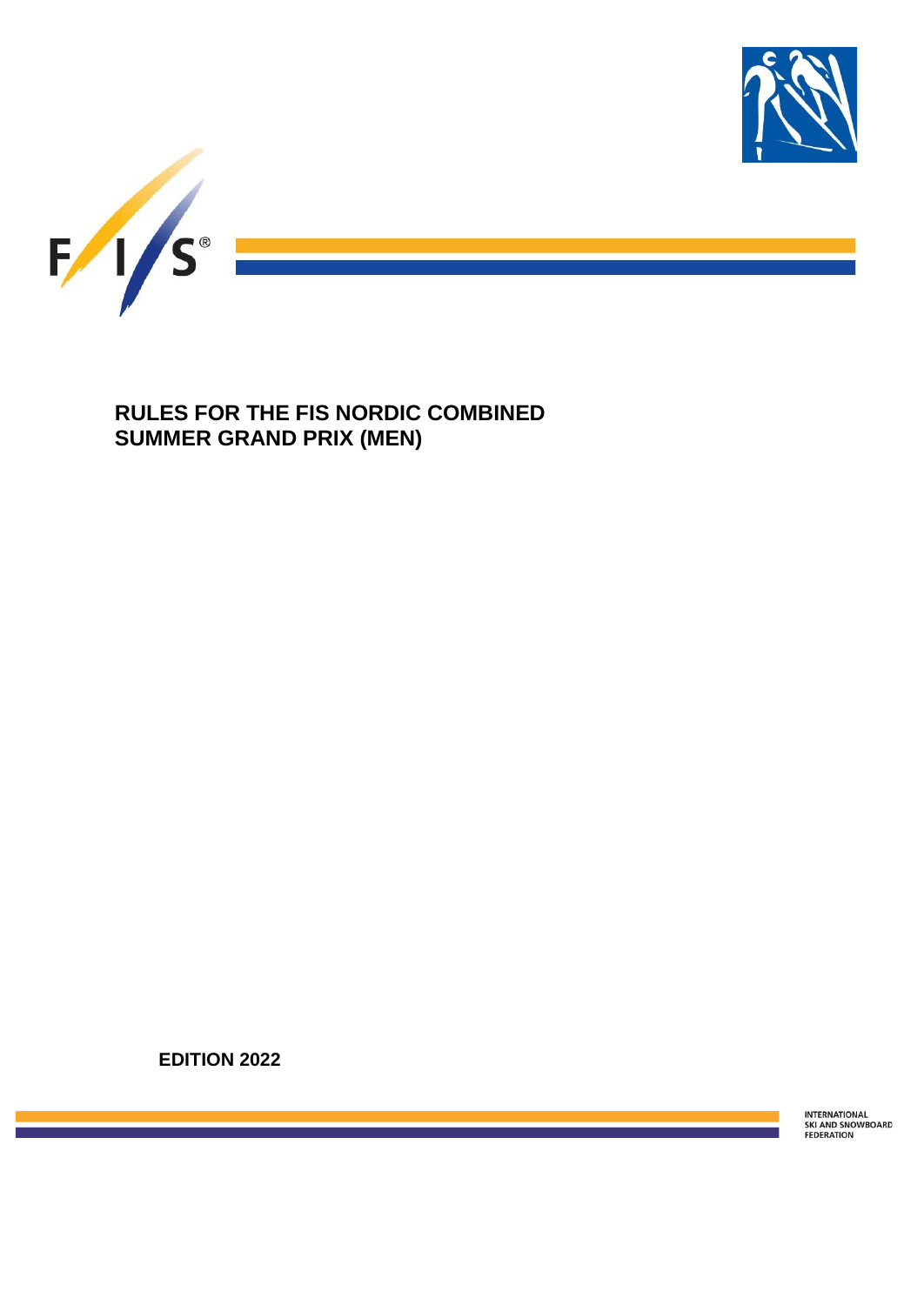### **RULES FIS SUMMER GRAND PRIX NORDIC COMBINED MEN 2022**

Legend: SGPNC-M = FIS Summer Grand Prix Nordic Combined Men

### **1. Calendar Planning, Entry and Appointment of the Competitions**

### **1.1 FIS Summer Grand Prix Nordic Combined Men**

- 1.1.1 Each National Ski Association is entitled to apply to host SGPNC-M competitions (Individual and Team competitions) to the Nordic Combined Committee by the preestablished deadline.
- 1.1.2 The application has to be made two years in advance and on the official FIS entry form. The application form must show the expiration date of the hill and course certificate.
- 1.1.3 The last SGPNC-M event in this competition season is the SGPNC-M final. The overall SGPNC-M prize-giving ceremony will take place in connection with the SGPNC-M final.

### **1.2 Appointment of the SGPNC-M Events**

- 1.2.1 The Nordic Combined Committee examines: The suitability of the hill and course in question for SGPNC-M competitions by means of the valid certificate
- 1.2.2 According to the result of this evaluation and the proposed dates the Nordic Combined Committee establishes a provisional SGPNC-M competition schedule. The final SGPNC-M competition calendar for the current season requires the approval of the FIS Council.

## **1.3 Date Protection**

1.3.1 Only one SGPNC-M event can take place on the same date.

#### **1.4 Cancellations**

In the event that the selected competition site cannot be used, the respective National Ski Association must cancel the event(s) and this must be done at the latest thirty (30) days before the competition.

### **2. Distribution of Points**

### **2.1 Individual Competition**

| $1st$ place = 100 pts    |  | 11 <sup>th</sup> place = 24 pts | $21st$ place = 10 pts |  |
|--------------------------|--|---------------------------------|-----------------------|--|
| $2nd$ place = 80 pts     |  | $12th$ place = 22 pts           | $22nd$ place = 9 pts  |  |
| $3rd$ place = 60 pts     |  | $13th$ place = 20 pts           | $23rd$ place = 8 pts  |  |
| $4th$ place = 50 pts     |  | $14th$ place = 18 pts           | $24th$ place = 7 pts  |  |
| $5th$ place = 45 pts     |  | $15th$ place = 16 pts           | $25th$ place = 6 pts  |  |
| $6th$ place = 40 pts     |  | $16th$ place = 15 pts           | $26th$ place = 5 pts  |  |
| $7th$ place = 36 pts     |  | $17th$ place = 14 pts           | $27th$ place = 4 pts  |  |
| $8th$ place = 32 pts     |  | $18th$ place = 13 pts           | $28th$ place = 3 pts  |  |
| $9th$ place = 29 pts     |  | $19th$ place = 12 pts           | $29th$ place = 2 pts  |  |
| $10^{th}$ place = 26 pts |  | $20th$ place = 11 pts           | $30th$ place = 1 pt   |  |

2.1.1 In case of equality in points between competitors, each athlete receives the points corresponding to the rank. The following place is omitted.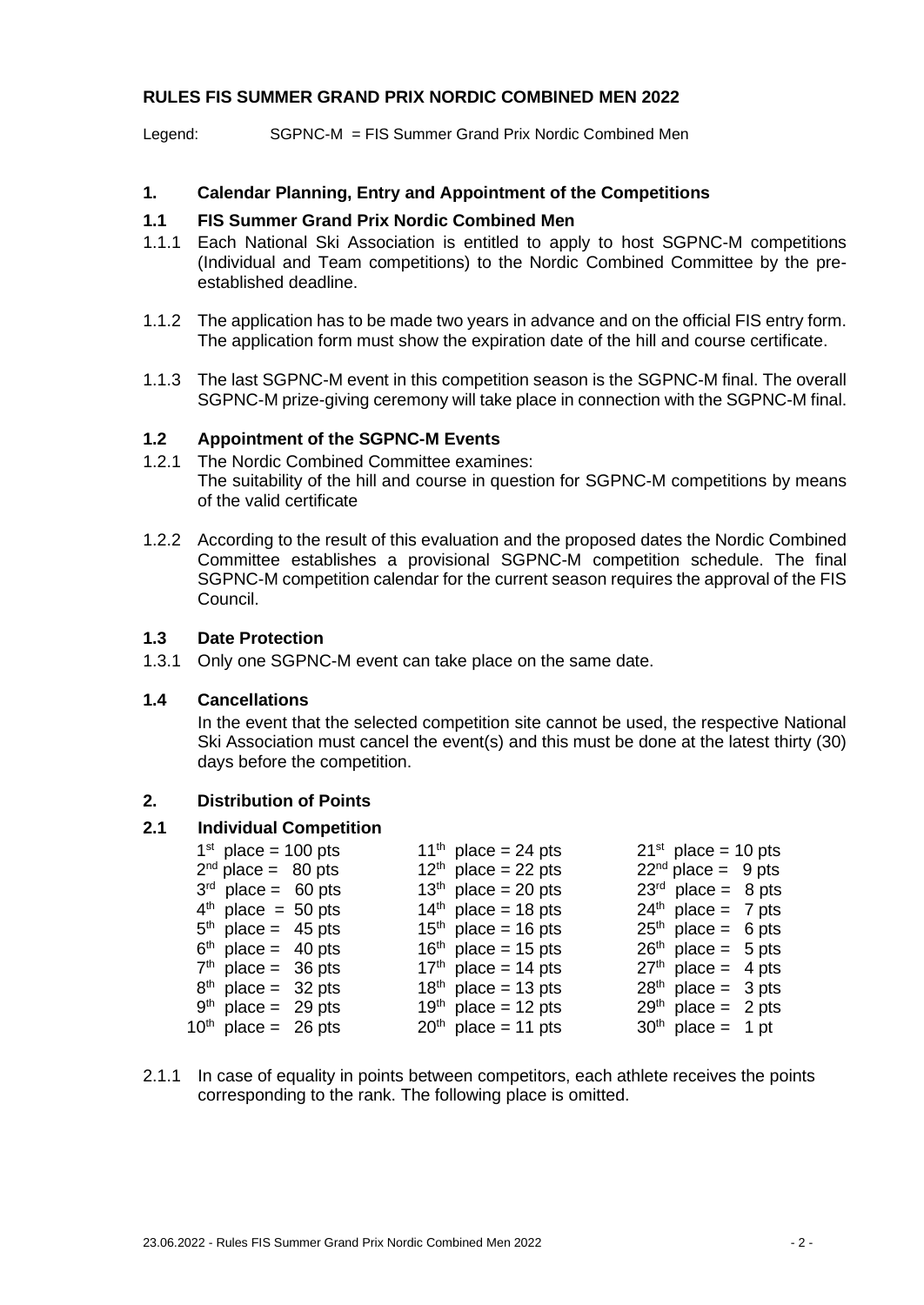# **2.2 Team Competitions**

## 2.2.1 **Team Competition / Mixed Team Competiton (aliquot per gender)**

| $1st$ place = 400 pts | $5th$ place = 200 pts |
|-----------------------|-----------------------|
| $2nd$ place = 350 pts | $6th$ place = 150 pts |
| $3rd$ place = 300 pts | $7th$ place = 100 pts |
| $4th$ place = 250 pts | $8th$ place = 50 pts  |

### 2.2.2 **Team Sprint Competition**

| $1st$ place = 200 pts | $5th$ place = 100 pts |  |
|-----------------------|-----------------------|--|
| $2nd$ place = 175 pts | $6th$ place = 75 pts  |  |
| $3rd$ place = 150 pts | $7th$ place = 50 pts  |  |
| $4th$ place = 125 pts | $8th$ place = 25 pts  |  |

2.2.3 In case of equality in points of teams, each team obtains the points corresponding to the rank. The following place is omitted.

### **3. Grand Prix Evaluation**

### **3.1 Individual Evaluation**

Overall winner of the FIS Summer Grand Prix Nordic Combined Men is the athlete who took part in all competitions and has the highest number of points - all Individual competitions of the current SGP season will be counted.

If two or more competitors have the same number of points at the final evaluation, the order will be determined according to the highest number of individual victories resp. according to the successive ranks in SGPNC-M.

- 3.1.1 The current leader of the SGPNC-M overall evaluation receives the "SGPNC-M yellow leader bib", which he is allowed to keep. The "SGPNC-M yellow leader bib" has to be worn by the leader at the SGPNC-M event, at the official winner's ceremony and at all official Ski Jumping trainings.
- 3.1.2 "Best jumper's bib" (blue) and "best Cross-Country skiers' bib" (red) will be distributed to each of the current leading athletes after each competition. The "best jumper/skier bib" has to be worn by the respective leaders at the SGPNC event and at the official winner´s ceremony.

The basis for calculation is the SGP scoring list, see art 3.1. If there is an equal score in the daily result, each competitor will receive the points assigned to the rank and the following rank will be skipped.

3.1.3 All bibs including leader bibs are to be provided by the OC.

### **3.2 Nation's Cup**

The sum of the points of all competitors from one nation of all SGPNC-M of the current season – including the points of the Team- and share of the Mixed Team competitions – will be taken into consideration for the SGPNC-M evaluation per nation. In case of an equality of points in the SGPNC-M nations' evaluation, the better ranking order of the different competitions (Individual as well as Team competitions) will decide.

### **3.3 Team Sprint Competition**

According to the number of the Nations Quota a maximum of three (3) teams per nation is allowed to start.

### **3.4 Mixed Team Competition**

According to the number of the Nations Quota a maximum of two (2) teams per nation is allowed to start.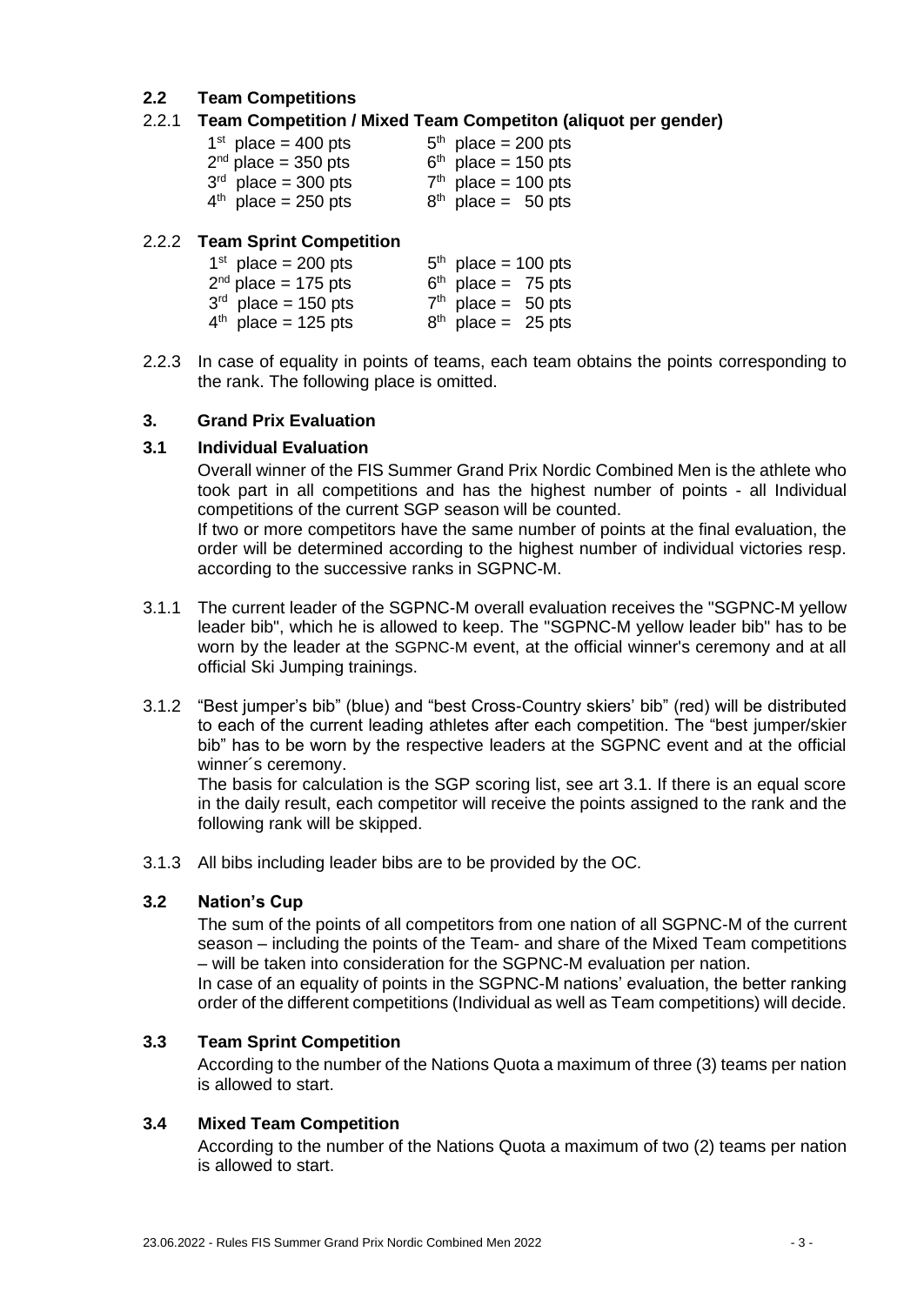## **4. Competition Mode**

### **4.1 Competition Conduct**

The Summer Grand Prix Nordic Combined Men is to be carried out according to the articles of the ICR and additional rule descriptions.

### **4.2 PCR**

The Provisional Competition Round (PCR) will be carried out according to the regulations for a competition round. The scores can be used as a result for the start of the CC race only if the actual competition round Ski Jumping cannot be carried out. This score can be used only one time as a maximum for a weekend.

### **4.3 Starting Order**

The starting order of the FIS Summer Grand Prix Nordic Combined Men will be determined by the current Summer Grand Prix ranking (reverse order). For the first event the final WCNC-M standing from the previous season (2021-2022) is decisive. Competitors without points will be drawn.

The starting order of a Team competition is based on a Nation´s Cup SGP ranking. If the SGP starts with a Team- or Mixed Team competition the final Nations Cup standing (men) from the previous season (2021-2022) is decisive. It means the best team of the leading nation starts with the highest bib in jumping competition.

### **4.4 Cross-Country Race**

For the FIS Summer Grand Prix "Roller Skis" will be used. The wearing of a helmet is mandatory. During the race poles must be used. Glasses and Protectors (for elbows and knees) are [recommended.](http://dict.leo.org/ende?lp=ende&p=Ci4HO3kMAA&search=recommended&trestr=0x8004)

### **5.** Material – Commitments "Roller Skis"

The competitor will receive roller skis for the competition. The service for the roller skis will be conducted by the producing company. The distribution will be made by draw. Any manipulation on the roller skis will be punished with disqualification.

### **6. Control of Equipment**

Equipment controls take part according to the latest definition of FIS.

## **7. Quota of Participants**

The following quota per nation has the right to start at the SGPNC-M 2022. The host nation has the right to enter an additional National Group of four (4) athletes.

The number of participants will be calculated according to the Nations Cup Standings of the Season 2021/2022.

The basis for the calculation is:

- Nations ranked from  $1 3$  8 athletes
- Nations ranked from  $4 6$  6 athletes
- Nations with Nations Cup ranking 4 athletes
- Nations without Nations Cup ranking 2 athletes

| <b>Nation</b>                                    | <b>Starting Quota / Athletes</b> |
|--------------------------------------------------|----------------------------------|
| <b>GER/NOR/AUT</b>                               |                                  |
| JPN/FIN/ITA                                      |                                  |
| Nations with Nations Cup ranking in World Cup    |                                  |
| (FRA/EST/CZE/USA/POL/SLO                         |                                  |
| Nations without Nations Cup ranking in World Cup |                                  |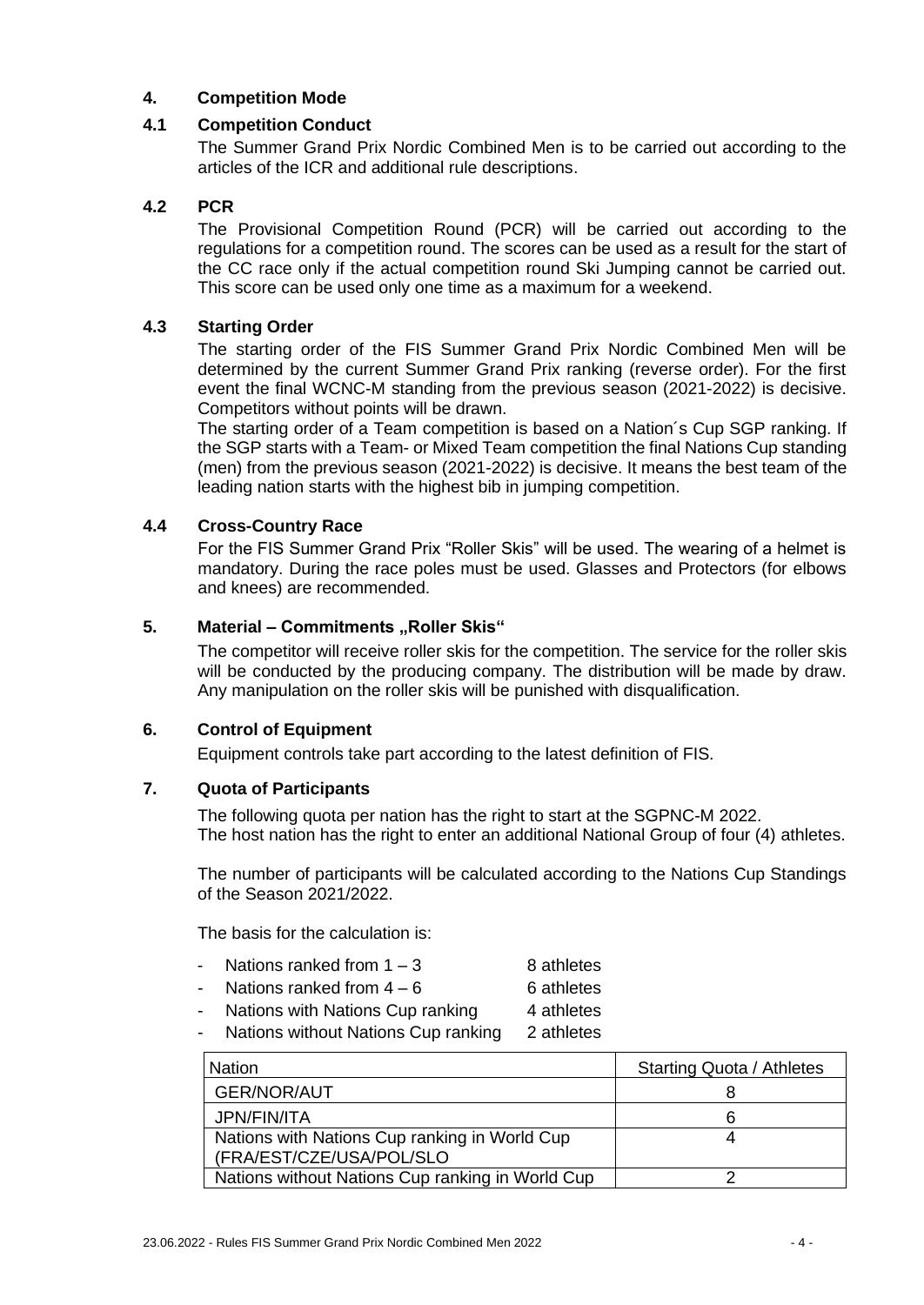### **7.1 Allowed to start are:**

- a) Competitors, who have already gained WCNC-M points.
- b) Competitors, who have already gained COCNC-M points.
- c) Competitors, who took part last season in a WCNC-M, COCNC-M or JWSC competition.

Age Categorie, see ICR art. 521.1

### **8. FIS Officials**

For every competition FIS will appoint a Technical Delegate, a TD-Assistant, a TDnational, the RD-Assistant, the Equipment controller and five judges. The Organizing Committee is responsible for the cost of travel and accommodation for the all above mentioned persons according to ICR. The travel and accommodation for the technicians of the roller skis company and accommodation for the Swiss Timing has also to be covered by the OC.

When the SGPNC-M are at the same venue as SGPNC-W, the same FIS Officials will be used - precision Equipment Control: For SGPNC-M and SGPNC-W one own controller is needed.

### **9. Responsibility**

The organizers which carry out the competition are not legally responsible for any type of injury, accident, and/or damages. We indicate that it is the responsibility of each NSA to have the appropriate insurance covering their athletes.

### **10. Financial Remarks**

The Organizing Committee (OC) has no responsibility to take over accommodation, travel money or other financial claims of the teams.

The OC has to offer the teams accommodation at a rate of no more than CHF 100, per day including full board and one drink per meal according to the deadline at the entry form. This regulation only applies if the hotel was booked via the OC.

### **10.1 Prize Money**

The Organizing Committee (OC) must provide prize money of at least the following amount in Swiss Francs (CHF) per competition:

**Individual Competition: CHF 11.500,-** divided between the top 6 athletes:

|  | $1^{st}$ place = CHF 3.500,- | $2^{nd}$ place = CHF 2.500,- |
|--|------------------------------|------------------------------|
|  | $3rd$ place = CHF 1.400,-    | $4th$ place = CHF 750,-      |
|  | $5th$ place = CHF 500,-      | $6th$ place = CHF 350,-      |

**Team Competition / Mixed Team Competition: CHF 11.500,-** divided between the top 3 teams:

 1 st CHF 4.400,- $2<sup>nd</sup>$  place = CHF 3.200,- $3<sup>rd</sup>$  place = CHF 1.400,-

**Team Sprint Competition: CHF 11.500,-** divided between the top 6 teams:

|  | $1^{st}$ place = CHF 3.000,- | $2^{nd}$ place = CHF 2.000,- |
|--|------------------------------|------------------------------|
|  | $3rd$ place = CHF 1.400,-    | $4th$ place = CHF 1.200,-    |
|  | $5th$ place = CHF 800,-      | $6th$ place = CHF 600,-      |

### **Overall ranking:**

CHF 2.500,- per SGP event (including all formats: Individual, Team, Team Sprint and Mixed Team events) go to the Overall SGP prize money. (Money from a Mixed Team event will be shared equally between the men's and women's overall SGP prize money